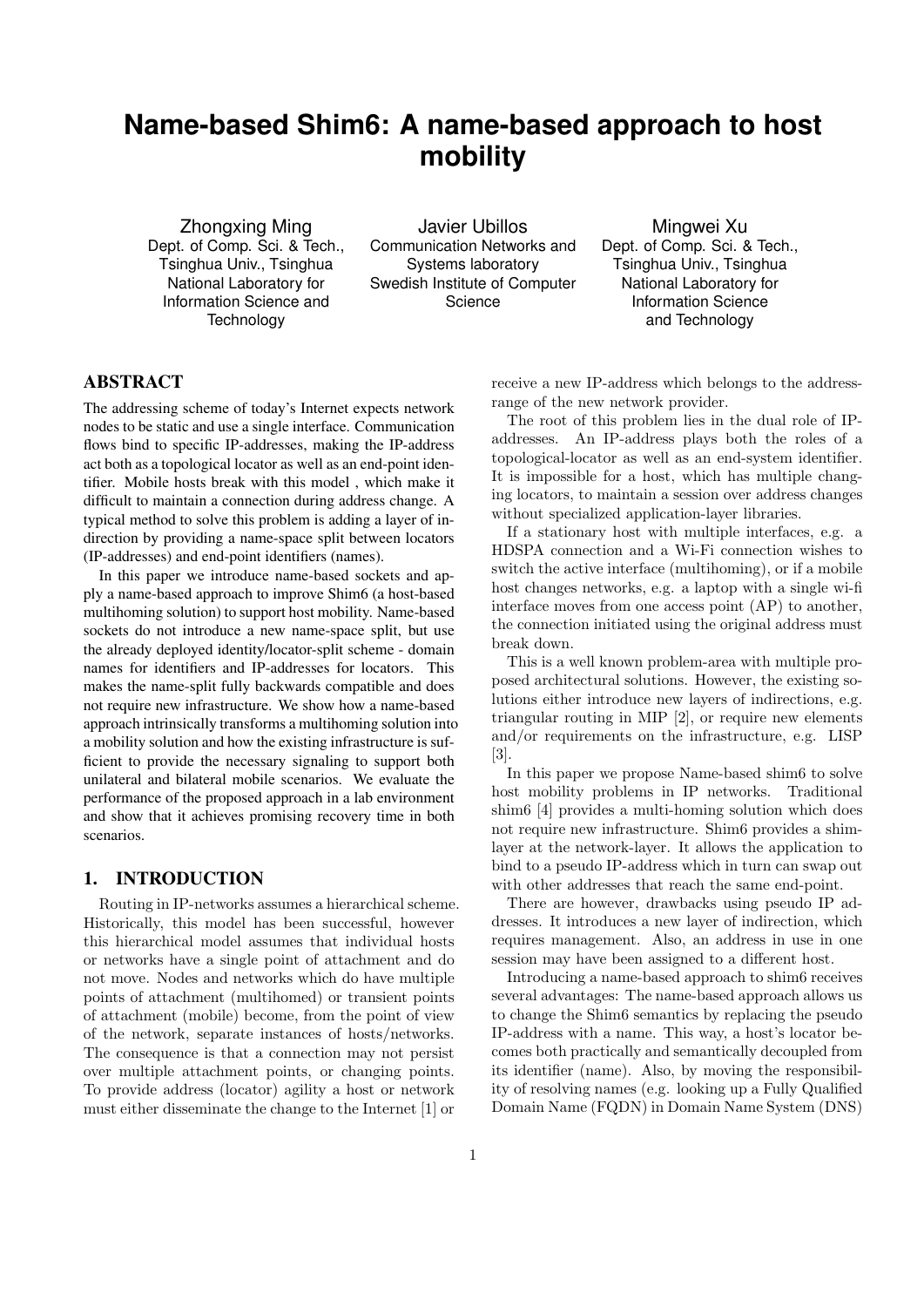) to the Operating System (OS), Shim6 may provide locator-agility at its discretion (e.g. shim6 functionality) without disturbing the upper layers.

The contribution of name based Shim6 is as follows: 1) We propose and implement name-based sockets as a socket-API abstraction so that an application developer may use names instead of IP-addresses. 2) We improve Shim6 and integrate it with name-based sockets to provide mobility and multihoming. 3) We evaluate the performance of the proposed mechanism using a real testbed.

## 2. THE NAME-BASED SHIM6 STRUCTURE

#### 2.1 Shim6 mechanism

Shim6 [4] is a network layer solution to provide host multihoming, which was designed within the Internet Engineering Task Force (IETF). It provides a stable IP address for the application to identify the connection and keeps a list of locators available to the remote host. The communicating hosts continually exchange their available locators through which they can be reached as the locator set changes (in this paper, we use IP address and locator interchangeably). Shim6 uses REAchability Protocol (REAP) [5] to test the existing locator's reachability. However, as shim6 uses one of the locators as the Upper Layer Identifier (ULID), if that locator becomes invalid the connection MUST be dropped [4]. As a consequence, shim6 is not suitable for mobility as there might very well be periods when a host has zerolocators in its locator-list and the primary locator (the one used as ULID) is likely to become invalid during a move as well.

#### 2.2 Name-based sockets

Name-based sockets (NBS) [6] provide a socket-API abstraction where an application developer may use names instead of IP-addresses.

Traditionally, the application does the resolution from a name (FQDN) to an IP-address and provides this address to the OS. This means that when the application calls the OS to open a connection, it opens a connection to a specific IP-address, not a specific host.

Using name-based sockets, the application only needs to manage the name, and binds its connections to names. This allows the OS to manage the addresses (locators) without disrupting the application. This results in the possibility of providing locator-agility, where the OS may change addresses during a communication for e.g. redundancy, performance and mobility reasons.

Name-based sockets provide a new address family (AF NAME) for applications to use. This allows applications to open a socket to a remote name (FQDN). In conjunction to this, the address family AF NAME also provides semantics to deal with names. For exam-

ple, the bind() call allows the application to bind to a specific name rather than a specific IP-address.

#### 2.3 Using NBS to improve Shim6

By using a name rather than a locator as the identifier that an application binds to, we can overcome the limitation that shim6 imposes when the locator used as ULID becomes invalid. The application binds to a name, and the OS is responsible for managing the locators. This change allows us to drop the primary-locator (the one used as ULID) and replace it with others. Figure 1 shows the concept.

Name-based shim6 also implements a new state called NO LOC. This state allows the connection to be preserved during periods of complete disconnection, when the locator-list is empty.



**Figure 1: Name extension to traditional Shim6**

#### 2.4 Using DNS as a rendezvous point

The modifications described above work for the scenarios where a single host moves. In such scenarios, the moving host who has been disconnected still retains at least one live locator to the non-moving party to which it may send an updated locator-list. However, in the scenario where both hosts have switched their entire locator-set, there is no known locator to update to. To solve this problem, a rendezvous point is required. A rendezvous point is a well known point where clients may both register a locator on which they can be reached or query for a locator to a client they wish to communicate with. A good example is DNS. An user may query DNS for locators to a host of which the client knows the name, but does not know the locator. The locators may change over time, but the name remains constant. In a name-oriented architecture, it is natural to use DNS as a rendezvous point. If a host has no working locators to its correspondent party, it can query DNS for a new working locator [7].

## 3. IMPLEMENTATION AND EVALUATION

In this section we will investigate the performance of the proposed name-based Shim6 via a testbed implemented using household PCs.